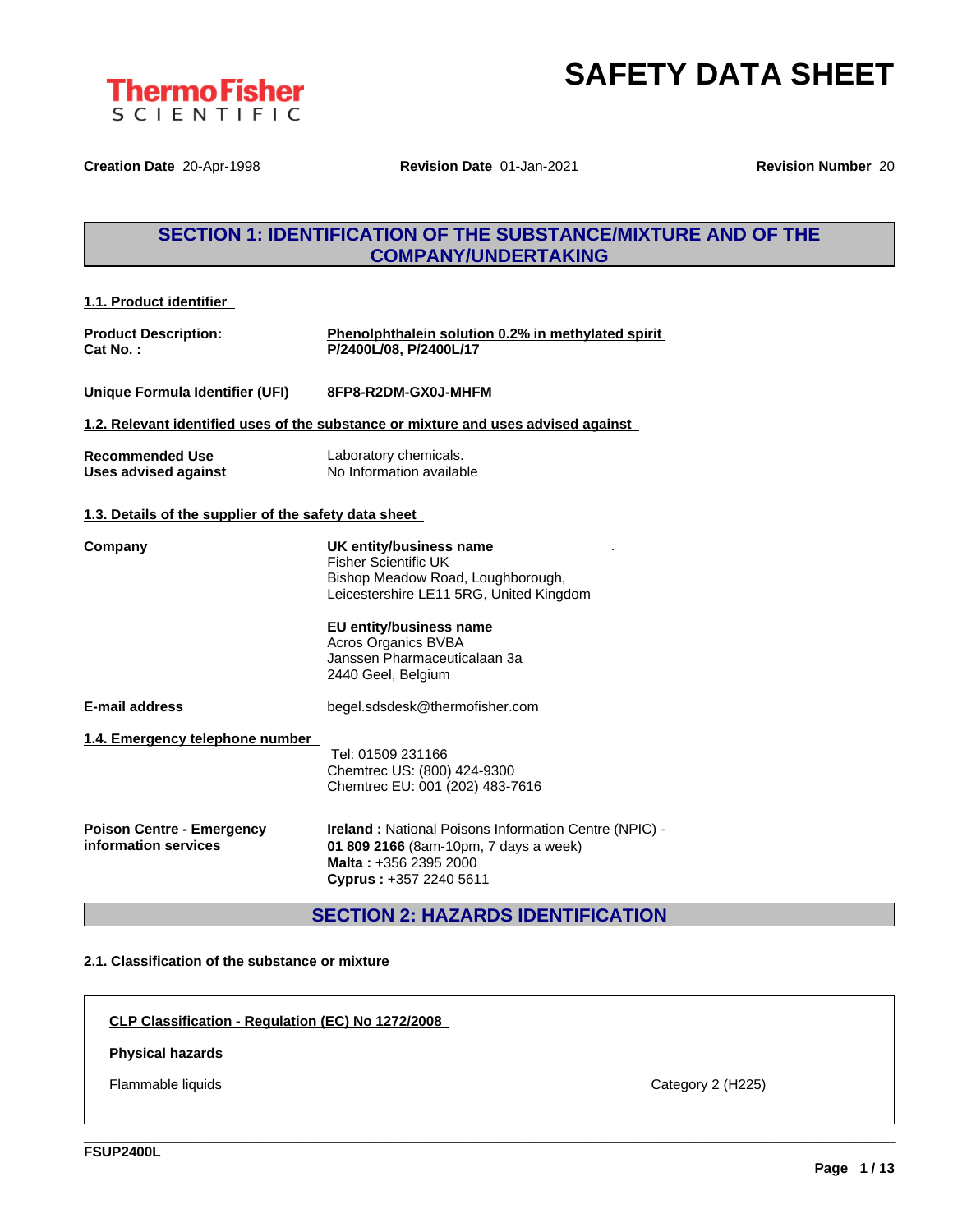#### Phenolphthalein solution 0.2% in methylated spirit example and the state of the Revision Date 01-Jan-2021

#### **Health hazards**

Acute oral toxicity Category 4 (H302) Acute Inhalation Toxicity - Vapors Category 4 (H332) Serious Eye Damage/Eye Irritation Category 2 (H319) Carcinogenicity Category 1B (H350) Specific target organ toxicity - (single exposure) Category 2 (H371) Category 2 (H371)

#### **Environmental hazards**

Based on available data, the classification criteria are not met

*Full text of Hazard Statements: see section 16*

#### **2.2. Label elements**



**Signal Word Danger**

#### **Hazard Statements**

H225 - Highly flammable liquid and vapor H319 - Causes serious eye irritation H371 - May cause damage to organs H350 - May cause cancer H302 + H332 - Harmful if swallowed or if inhaled EUH066 - Repeated exposure may cause skin dryness or cracking

#### **Precautionary Statements**

P210 - Keep away from heat, hot surfaces, sparks, open flames and other ignition sources. No smoking

P303 + P361 + P353 - IF ON SKIN (or hair): Take off immediately all contaminated clothing. Rinse skin with water or shower P301 + P330 + P331 - IF SWALLOWED: rinse mouth. Do NOT induce vomiting

P312 - Call a POISON CENTER or doctor/physician if you feel unwell

P304 + P340 - IF INHALED: Remove victim to fresh air and keep atrest in a position comfortable for breathing

P305 + P351 + P338 - IF IN EYES: Rinse cautiously with water for several minutes. Remove contact lenses, if present and easy to do. Continue rinsing

P280 - Wear protective gloves/protective clothing/eye protection/face protection

#### **Additional EU labelling**

Restricted to professional users

#### **2.3. Other hazards**

Substance is not considered persistent, bioaccumulative and toxic (PBT) / very persistent and very bioaccumulative (vPvB)

### **SECTION 3: COMPOSITION/INFORMATION ON INGREDIENTS**

\_\_\_\_\_\_\_\_\_\_\_\_\_\_\_\_\_\_\_\_\_\_\_\_\_\_\_\_\_\_\_\_\_\_\_\_\_\_\_\_\_\_\_\_\_\_\_\_\_\_\_\_\_\_\_\_\_\_\_\_\_\_\_\_\_\_\_\_\_\_\_\_\_\_\_\_\_\_\_\_\_\_\_\_\_\_\_\_\_\_\_\_\_\_

#### **3.2. Mixtures**

**FSUP2400L**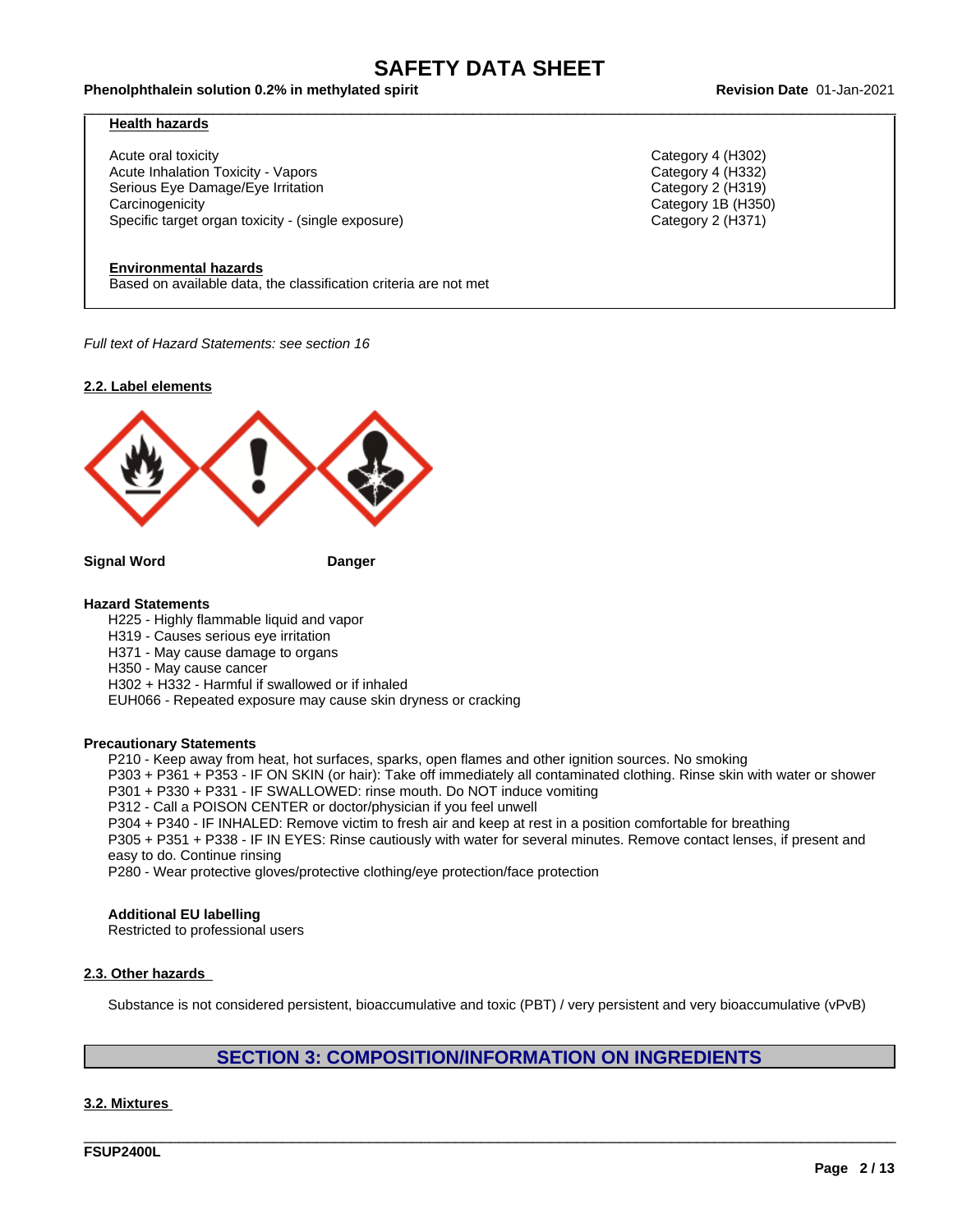#### Phenolphthalein solution 0.2% in methylated spirit example and the material of the Revision Date 01-Jan-2021

| <b>Component</b> | <b>CAS-No</b> | EC-No.            | Weight % | <b>CLP Classification - Regulation (EC) No</b><br>1272/2008                                                  |
|------------------|---------------|-------------------|----------|--------------------------------------------------------------------------------------------------------------|
| Ethyl alcohol    | 64-17-5       | 200-578-6         | 78.45    | Flam. Lig. 2 (H225)<br>Eye Irrit. 2 (H319)                                                                   |
| Methyl alcohol   | 67-56-1       | 200-659-6         | < 5      | Flam. Lig. 2 (H225)<br>Acute Tox. 3 (H301)<br>Acute Tox. 3 (H311)<br>Acute Tox. 3 (H331)<br>STOT SE 1 (H370) |
| Phenolphthalein  | 77-09-8       | EEC No. 201-004-7 | 0.25     | Muta. 2 (H341)<br>Carc. 1B (H350)<br>Repr. 2 (H361f)                                                         |
| Acetone          | 67-64-1       | EEC No. 200-662-2 | 9.8      | Flam. Lig. 2 (H225)<br>Eye Irrit. 2 (H319)<br>STOT SE 3 (H336)<br>EUH066                                     |
| Water            | 7732-18-5     | 231-791-2         | 6.5      |                                                                                                              |

| Component       | <b>Specific concentration limits</b><br>(SCL's) | <b>M-Factor</b> | <b>Component notes</b> |
|-----------------|-------------------------------------------------|-----------------|------------------------|
| Ethyl alcohol   | Eve Irrit. $2::C>=50\%$                         |                 |                        |
| Methyl alcohol  | $STOT SE 1 :: C \geq 10\%$                      |                 |                        |
|                 | $STOT SE 2 :: 3\% < = C < 10\%$                 |                 |                        |
| Phenolphthalein | Carc. $1B :: C \ge -1\%$                        |                 |                        |

| Components | <b>Reach Registration Number</b> |  |
|------------|----------------------------------|--|
| Ethanol    | 01-2119457610-43                 |  |
| Methanol   | 01-2119433307-44                 |  |

*Full text of Hazard Statements: see section 16*

# **SECTION 4: FIRST AID MEASURES**

#### **4.1. Description of first aid measures**

| <b>General Advice</b>                                                           | If symptoms persist, call a physician.                                                                                                              |  |  |  |
|---------------------------------------------------------------------------------|-----------------------------------------------------------------------------------------------------------------------------------------------------|--|--|--|
| <b>Eye Contact</b>                                                              | Rinse immediately with plenty of water, also under the eyelids, for at least 15 minutes. Get<br>medical attention.                                  |  |  |  |
| <b>Skin Contact</b>                                                             | Wash off immediately with plenty of water for at least 15 minutes. If skin irritation persists,<br>call a physician.                                |  |  |  |
| Ingestion                                                                       | Clean mouth with water and drink afterwards plenty of water.                                                                                        |  |  |  |
| <b>Inhalation</b>                                                               | Remove to fresh air. If not breathing, give artificial respiration. Get medical attention if<br>symptoms occur.                                     |  |  |  |
| <b>Self-Protection of the First Aider</b>                                       | Ensure that medical personnel are aware of the material(s) involved, take precautions to<br>protect themselves and prevent spread of contamination. |  |  |  |
| 4.2. Most important symptoms and effects, both acute and delayed                |                                                                                                                                                     |  |  |  |
|                                                                                 | None reasonably foreseeable. Inhalation of high vapor concentrations may cause<br>symptoms like headache, dizziness, tiredness, nausea and vomiting |  |  |  |
| 4.3. Indication of any immediate medical attention and special treatment needed |                                                                                                                                                     |  |  |  |
|                                                                                 |                                                                                                                                                     |  |  |  |

| <b>Notes to Physician</b> | Treat symptomatically. Symptoms may be delayed. |
|---------------------------|-------------------------------------------------|
|                           |                                                 |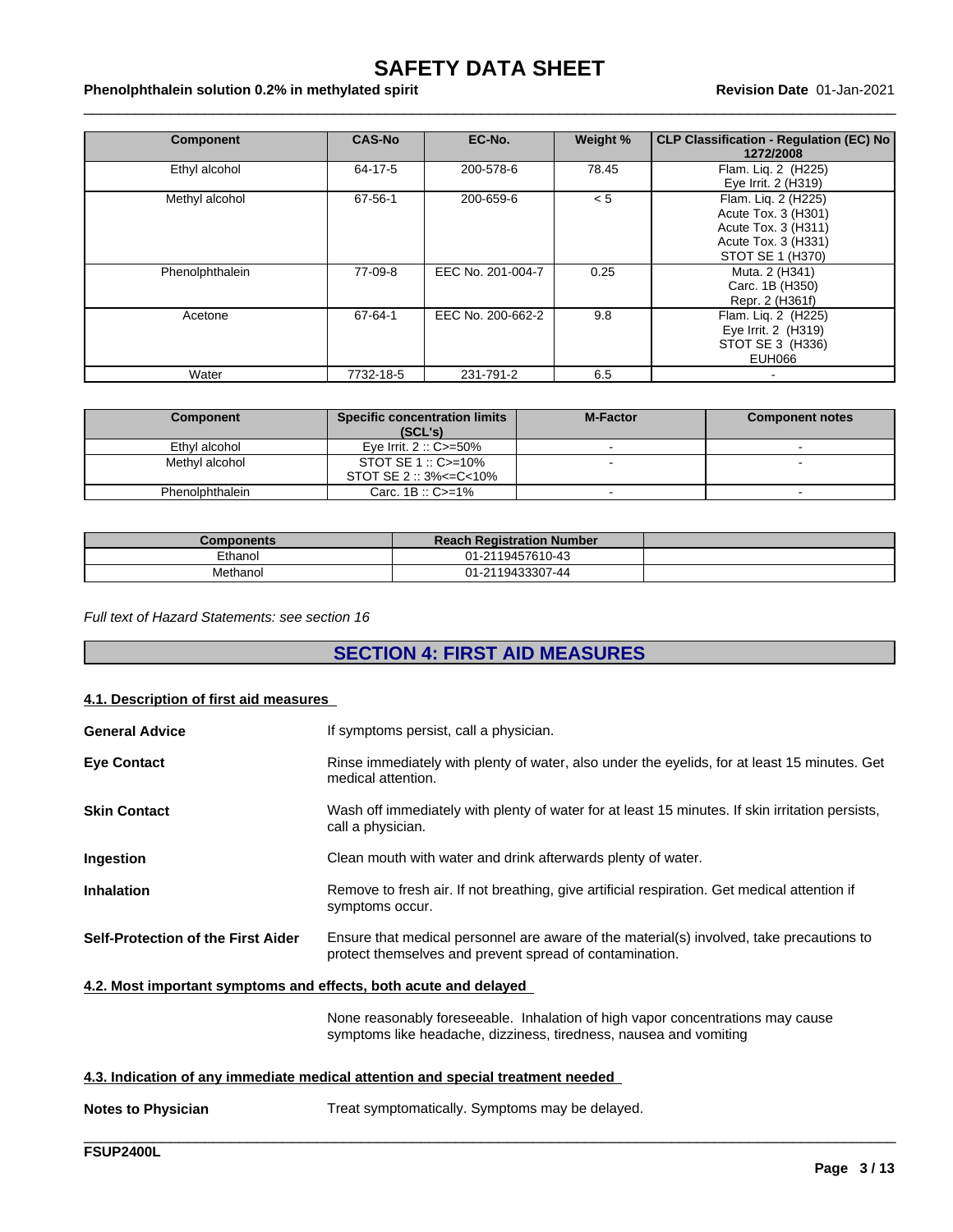#### Phenolphthalein solution 0.2% in methylated spirit example and the state of the Revision Date 01-Jan-2021

### **SECTION 5: FIREFIGHTING MEASURES**

#### **5.1. Extinguishing media**

#### **Suitable Extinguishing Media**

Water spray, carbon dioxide (CO2), dry chemical, alcohol-resistant foam. Water mist may be used to cool closed containers.

#### **Extinguishing media which must not be used for safety reasons** No information available.

#### **5.2. Special hazards arising from the substance or mixture**

Flammable. Containers may explode when heated. Vapors may form explosive mixtures with air. Vapors may travel to source of ignition and flash back.

#### **Hazardous Combustion Products**

Carbon monoxide (CO), Carbon dioxide (CO2).

#### **5.3. Advice for firefighters**

As in any fire, wear self-contained breathing apparatus pressure-demand, MSHA/NIOSH (approved or equivalent) and full protective gear.

#### **SECTION 6: ACCIDENTAL RELEASE MEASURES**

#### **6.1. Personal precautions, protective equipment and emergency procedures**

Use personal protective equipment as required. Ensure adequate ventilation. Remove all sources of ignition. Take precautionary measures against static discharges.

#### **6.2. Environmental precautions**

Do not flush into surface water or sanitary sewer system.

#### **6.3. Methods and material for containment and cleaning up**

Soak up with inert absorbent material. Keep in suitable, closed containers for disposal. Remove all sources of ignition. Use spark-proof tools and explosion-proof equipment.

#### **6.4. Reference to other sections**

Refer to protective measures listed in Sections 8 and 13.

### **SECTION 7: HANDLING AND STORAGE**

#### **7.1. Precautions for safe handling**

Wear personal protective equipment/face protection. Do not get in eyes, on skin, or on clothing. Avoid ingestion and inhalation. Ensure adequate ventilation. Keep away from open flames, hot surfaces and sources of ignition. Use only non-sparking tools. To avoid ignition of vapors by static electricity discharge, all metal parts of the equipment must be grounded. Take precautionary measures against static discharges.

#### **Hygiene Measures**

Handle in accordance with good industrial hygiene and safety practice. Keep away from food, drink and animal feeding stuffs. Do not eat, drink or smoke when using this product. Remove and wash contaminated clothing and gloves, including the inside, before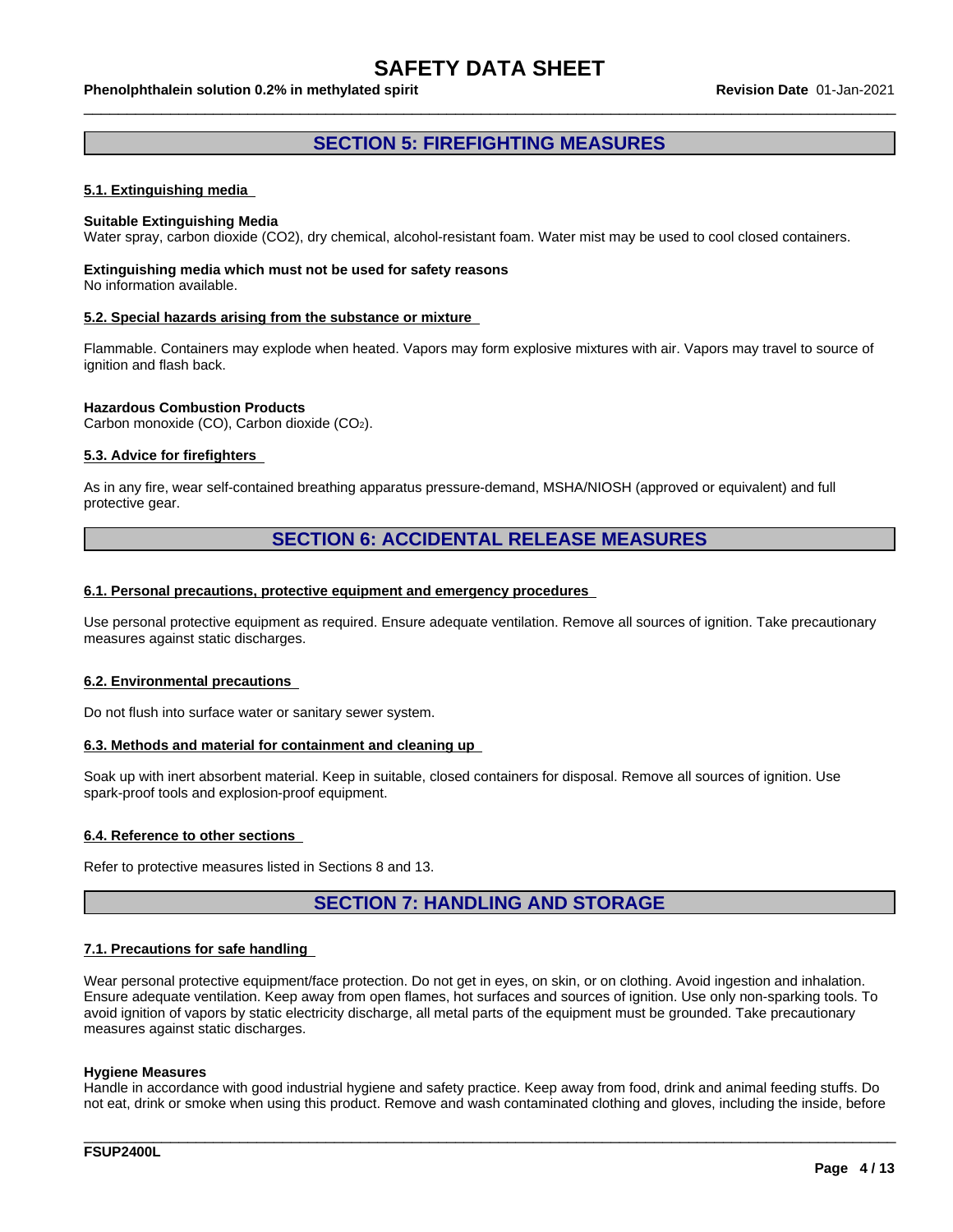Phenolphthalein solution 0.2% in methylated spirit example and the state of the Revision Date 01-Jan-2021

re-use. Wash hands before breaks and after work.

#### **7.2. Conditions for safe storage, including any incompatibilities**

Keep containers tightly closed in a dry, cool and well-ventilated place. Flammables area. Keep away from heat, sparks and flame. Keep away from acids.

#### **Technical Rules for Hazardous Substances (TRGS) 510 Storage Class (LGK) (Germany)** Class 3

#### **7.3. Specific end use(s)**

Use in laboratories

#### **SECTION 8: EXPOSURE CONTROLS/PERSONAL PROTECTION**

#### **8.1. Control parameters**

#### **Exposure limits**

List source(s): **EU** - Commission Directive (EU) 2019/1831 of 24 October 2019 establishing a fifth list ofindicative occupational exposure limit values pursuant to Council Directive 98/24/EC and amending Commission Directive 2000/39/EC UK - EH40/2005 Work Exposure Limits, Third edition. Published 2018. **IRE -** 2018 Code of Practice for the Chemical Agents Regulations, Schedule 1. Published by the Health and Safety Authority

| Component      | The United Kingdom                                                                                             | <b>European Union</b>                                          | <b>Ireland</b>                                                                                                                              |
|----------------|----------------------------------------------------------------------------------------------------------------|----------------------------------------------------------------|---------------------------------------------------------------------------------------------------------------------------------------------|
| Ethyl alcohol  | TWA: 1000 ppm TWA; 1920<br>mq/m <sup>3</sup> TWA<br>WEL - STEL: 3000 ppm<br>STEL; 5760 mg/m <sup>3</sup> STEL  |                                                                | STEL: 1000 ppm 15 min                                                                                                                       |
| Methyl alcohol | WEL - TWA: 200 ppm TWA;<br>$266 \text{ mg/m}^3$ TWA<br>WEL - STEL: 250 ppm<br>STEL; 333 mg/m <sup>3</sup> STEL | TWA: 200 ppm 8 hr<br>TWA: $260$ mg/m <sup>3</sup> 8 hr<br>Skin | TWA: 200 ppm 8 hr.<br>TWA: $260 \text{ mg/m}^3 8 \text{ hr}$ .<br>STEL: 600 ppm 15 min<br>STEL: 780 mg/m <sup>3</sup> 15 min<br><b>Skin</b> |
| Acetone        | TWA: 500 ppm<br>TWA: $1210 \text{ mg/m}^3$<br>STEL: 1500 ppm<br>STEL: 3620 mg/m <sup>3</sup>                   | TWA: 500 ppm (8h)<br>TWA: 1210 mg/m <sup>3</sup> (8h)          | TWA: 500 ppm 8 hr.<br>TWA: $1210 \text{ mg/m}^3$ 8 hr.<br>STEL: 1500 ppm 15 min<br>STEL: 3630 mg/m <sup>3</sup> 15 min                      |

#### **Biological limit values**

List source(s):

#### **Monitoring methods**

BS EN 14042:2003 Title Identifier: Workplace atmospheres. Guide for the application and use of procedures for the assessment of exposure to chemical and biological agents.

MDHS70 General methods for sampling airborne gases and vapours

MDHS 88 Volatile organic compounds in air. Laboratory method using diffusive samplers, solvent desorption and gas chromatography

MDHS 96 Volatile organic compounds in air - Laboratory method using pumped solid sorbent tubes, solvent desorption and gas chromatography

#### **Derived No Effect Level (DNEL)** No information available

| Route of exposure | Acute effects (local) | <b>Acute effects</b><br>(systemic) | <b>Chronic effects</b><br>(local) | <b>Chronic effects</b><br>(systemic) |
|-------------------|-----------------------|------------------------------------|-----------------------------------|--------------------------------------|
| Oral              |                       |                                    |                                   |                                      |
| <b>Dermal</b>     |                       |                                    |                                   |                                      |
| <b>Inhalation</b> |                       |                                    |                                   |                                      |
|                   |                       |                                    |                                   |                                      |

\_\_\_\_\_\_\_\_\_\_\_\_\_\_\_\_\_\_\_\_\_\_\_\_\_\_\_\_\_\_\_\_\_\_\_\_\_\_\_\_\_\_\_\_\_\_\_\_\_\_\_\_\_\_\_\_\_\_\_\_\_\_\_\_\_\_\_\_\_\_\_\_\_\_\_\_\_\_\_\_\_\_\_\_\_\_\_\_\_\_\_\_\_\_

**Predicted No Effect Concentration** No information available.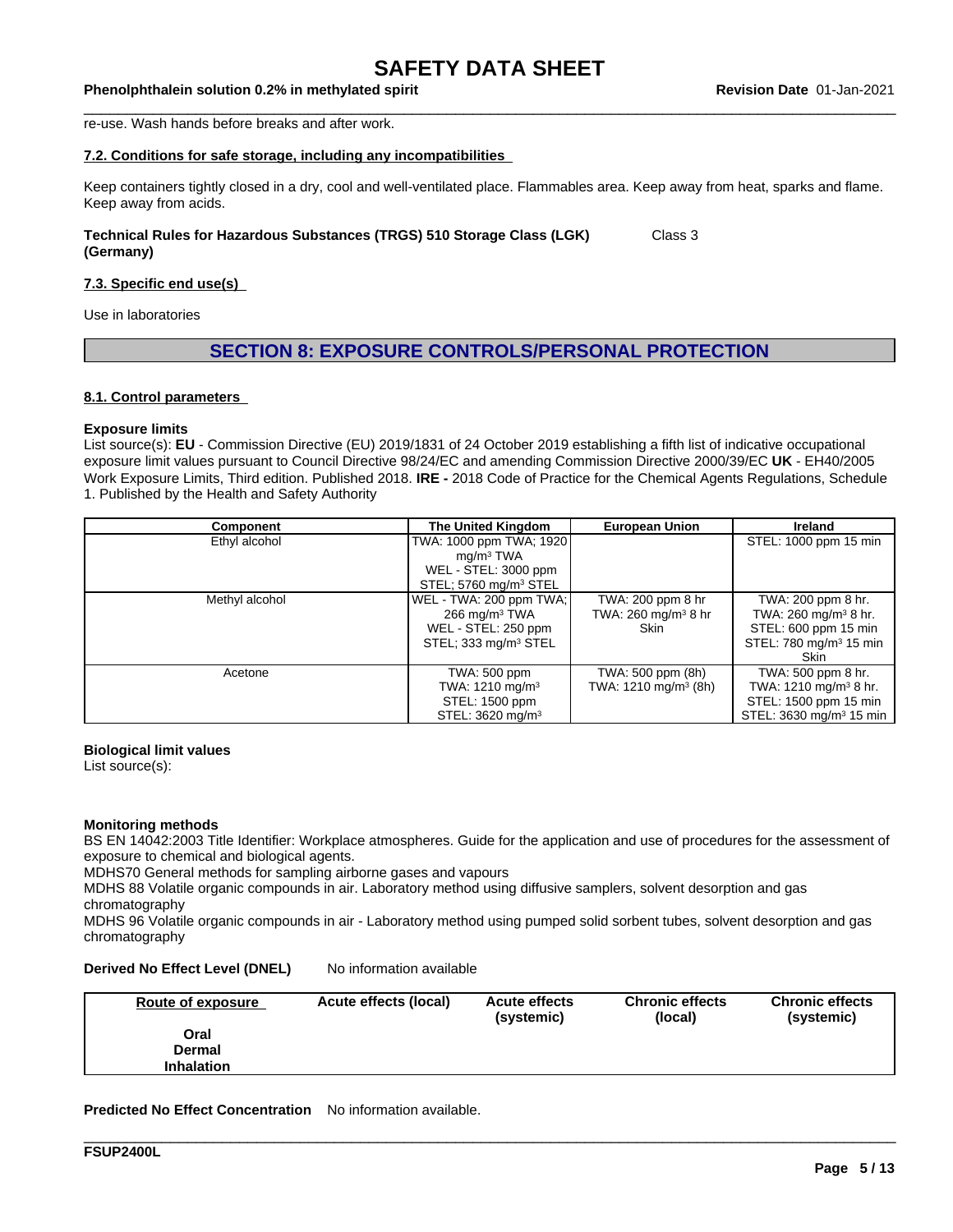#### Phenolphthalein solution 0.2% in methylated spirit example and the state of the Revision Date 01-Jan-2021

#### **(PNEC)**

#### **8.2. Exposure controls**

#### **Engineering Measures**

Ensure that eyewash stations and safety showers are close to the workstation location. Ensure adequate ventilation, especially in confined areas. Use explosion-proof electrical/ventilating/lighting/equipment.

Wherever possible, engineering control measures such as the isolation or enclosure of the process, the introduction of process or equipment changes to minimise release or contact, and the use of properly designed ventilation systems, should be adopted to control hazardous materials at source

| <b>Eye Protection</b>  | Goggles (European standard - EN 166) |                        |                    |                                          |
|------------------------|--------------------------------------|------------------------|--------------------|------------------------------------------|
| <b>Hand Protection</b> |                                      | Protective gloves      |                    |                                          |
| <b>Glove material</b>  | <b>Breakthrough time</b>             | <b>Glove thickness</b> | <b>EU standard</b> | Glove comments                           |
| Butyl rubber           | >480 minutes                         | $0.38$ mm - 0.56 mm    | Level 6            | As tested under EN374-3 Determination of |
| Neoprene               | > 480 minutes                        | $0.45$ mm              | EN 374             | Resistance to Permeation by Chemicals    |
| <b>PVC</b>             | $< 60$ minutes                       | $0.18$ mm              |                    |                                          |
| Viton $(R)$            | > 480 minutes                        | $0.7$ mm               |                    |                                          |

**Skin and body protection** Wear appropriate protective gloves and clothing to prevent skin exposure

Inspect gloves before use.

Please observe the instructions regarding permeability and breakthrough time which are provided by the supplier of the gloves. (Refer to manufacturer/supplier for information)

Ensure gloves are suitable for the task: Chemical compatability, Dexterity, Operational conditions, User susceptibility, e.g. sensitisation effects, also take into consideration the specific local conditions under which the product is used, such as the danger of cuts, abrasion.

Remove gloves with care avoiding skin contamination.

| Use a NIOSH/MSHA or European Standard EN 136 approved respirator if exposure limits<br>Large scale/emergency use<br>are exceeded or if irritation or other symptoms are experienced<br><b>Recommended Filter type:</b> Organic gases and vapours filter Type A Brown conforming to<br>EN14387<br>Use a NIOSH/MSHA or European Standard EN 149:2001 approved respirator if exposure<br>Small scale/Laboratory use<br>limits are exceeded or if irritation or other symptoms are experienced. Maintain adequate<br>ventilation<br><b>Recommended half mask:-</b> Valve filtering: EN405; or: Half mask: EN140; plus filter, EN |
|------------------------------------------------------------------------------------------------------------------------------------------------------------------------------------------------------------------------------------------------------------------------------------------------------------------------------------------------------------------------------------------------------------------------------------------------------------------------------------------------------------------------------------------------------------------------------------------------------------------------------|
|                                                                                                                                                                                                                                                                                                                                                                                                                                                                                                                                                                                                                              |
| 141                                                                                                                                                                                                                                                                                                                                                                                                                                                                                                                                                                                                                          |

**Environmental exposure controls** Prevent product from entering drains. Do not allow material to contaminate ground water system.

### **SECTION 9: PHYSICAL AND CHEMICAL PROPERTIES**

\_\_\_\_\_\_\_\_\_\_\_\_\_\_\_\_\_\_\_\_\_\_\_\_\_\_\_\_\_\_\_\_\_\_\_\_\_\_\_\_\_\_\_\_\_\_\_\_\_\_\_\_\_\_\_\_\_\_\_\_\_\_\_\_\_\_\_\_\_\_\_\_\_\_\_\_\_\_\_\_\_\_\_\_\_\_\_\_\_\_\_\_\_\_

#### **9.1. Information on basic physical and chemical properties**

| <b>Physical State</b> | Liauid             |
|-----------------------|--------------------|
| Appearance            | Clear Light yellow |
| Odor                  | Alcohol-like       |
| <b>Odor Threshold</b> | No data available  |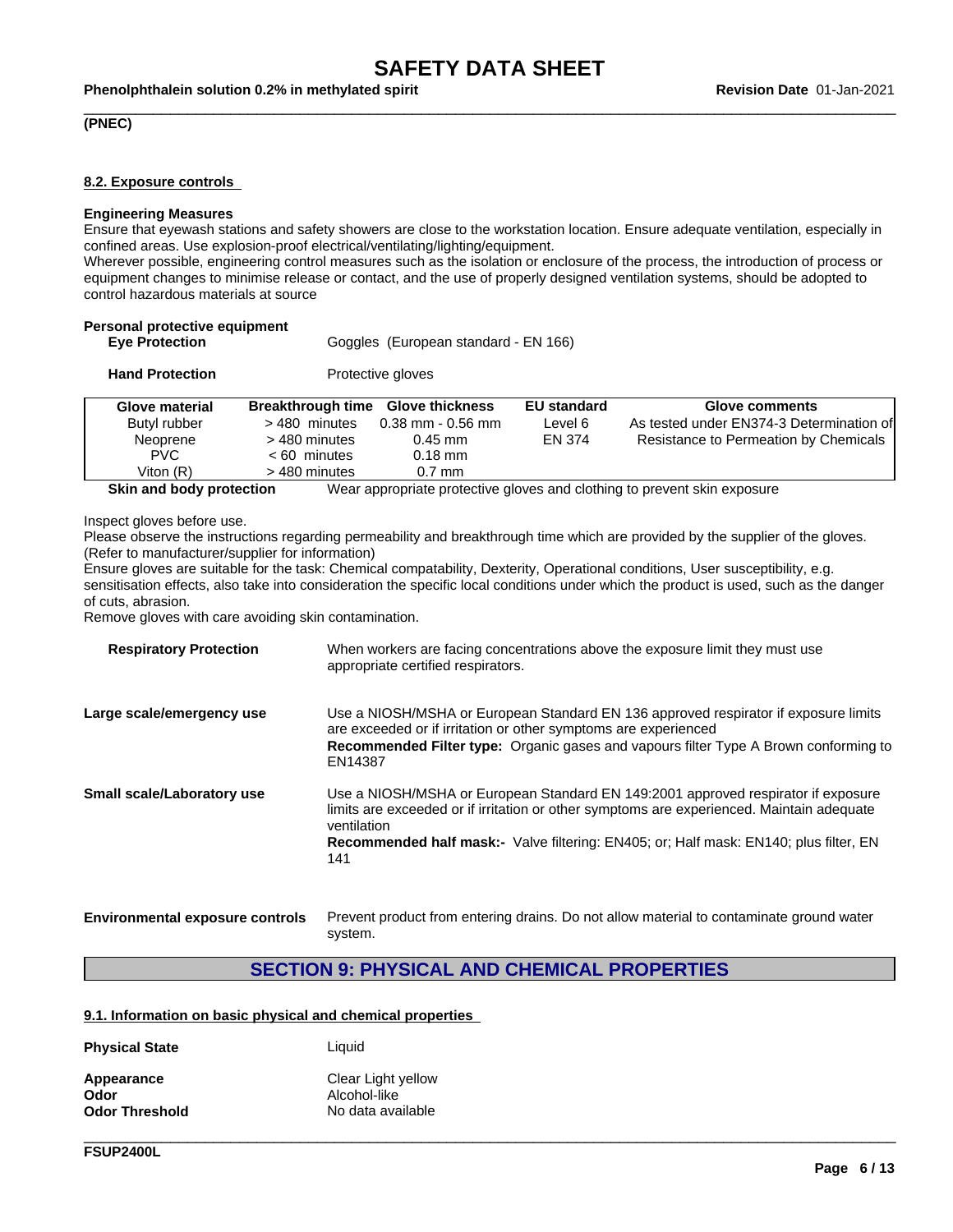#### Phenolphthalein solution 0.2% in methylated spirit example and the material of the Revision Date 01-Jan-2021

| <b>Melting Point/Range</b>                     | No data available        |                                          |
|------------------------------------------------|--------------------------|------------------------------------------|
| <b>Softening Point</b>                         | No data available        |                                          |
| <b>Boiling Point/Range</b>                     | No information available |                                          |
| <b>Flammability (liquid)</b>                   | Highly flammable         | On basis of test data                    |
| <b>Flammability (solid,gas)</b>                | Not applicable           | Liquid                                   |
| <b>Explosion Limits</b>                        | No data available        |                                          |
| <b>Flash Point</b>                             | 13 °C / 55.4 °F          | <b>Method -</b> No information available |
| <b>Autoignition Temperature</b>                | No data available        |                                          |
| <b>Decomposition Temperature</b>               | No data available        |                                          |
| рH                                             | No information available |                                          |
| Viscosity                                      | No data available        |                                          |
| <b>Water Solubility</b>                        | Miscible                 |                                          |
| Solubility in other solvents                   | No information available |                                          |
| <b>Partition Coefficient (n-octanol/water)</b> |                          |                                          |
| <b>Component</b>                               | log Pow                  |                                          |
| Ethyl alcohol                                  | $-0.32$                  |                                          |
| Methyl alcohol                                 | $-0.74$                  |                                          |
| Phenolphthalein                                | 2.41                     |                                          |
| Acetone                                        | $-0.24$                  |                                          |
| <b>Vapor Pressure</b>                          | No data available        |                                          |
| Density / Specific Gravity                     | 0.79                     |                                          |
| <b>Bulk Density</b>                            | Not applicable           | Liquid                                   |
| <b>Vapor Density</b>                           | No data available        | $(Air = 1.0)$                            |
| <b>Particle characteristics</b>                | Not applicable (liquid)  |                                          |
|                                                |                          |                                          |

#### **9.2. Other information**

**Explosive Properties** Vapors may form explosive mixtures with air

## **SECTION 10: STABILITY AND REACTIVITY**

| 10.1. Reactivity                                              | None known, based on information available                                                               |
|---------------------------------------------------------------|----------------------------------------------------------------------------------------------------------|
| 10.2. Chemical stability                                      | Stable under normal conditions.                                                                          |
| 10.3. Possibility of hazardous reactions                      |                                                                                                          |
| <b>Hazardous Polymerization</b><br><b>Hazardous Reactions</b> | Hazardous polymerization does not occur.<br>None under normal processing.                                |
| 10.4. Conditions to avoid                                     | Incompatible products. Excess heat. Keep away from open flames, hot surfaces and<br>sources of ignition. |
| 10.5. Incompatible materials                                  | Strong oxidizing agents. Strong acids. Amines.                                                           |
| 10.6. Hazardous decomposition products                        |                                                                                                          |

Carbon monoxide (CO). Carbon dioxide (CO2).

## **SECTION 11: TOXICOLOGICAL INFORMATION**

\_\_\_\_\_\_\_\_\_\_\_\_\_\_\_\_\_\_\_\_\_\_\_\_\_\_\_\_\_\_\_\_\_\_\_\_\_\_\_\_\_\_\_\_\_\_\_\_\_\_\_\_\_\_\_\_\_\_\_\_\_\_\_\_\_\_\_\_\_\_\_\_\_\_\_\_\_\_\_\_\_\_\_\_\_\_\_\_\_\_\_\_\_\_

#### **11.1. Information on hazard classes as defined in Regulation (EC) No 1272/2008**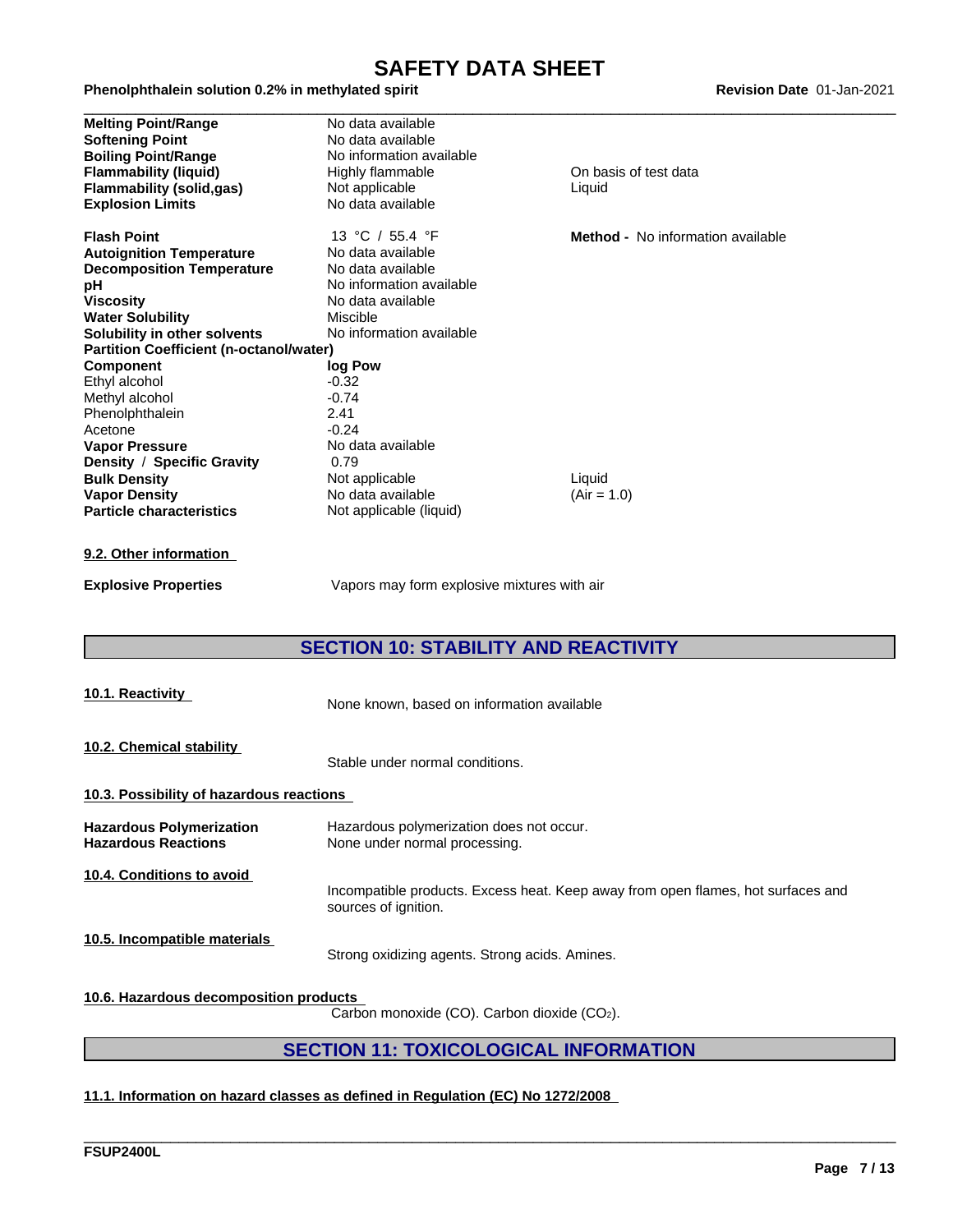#### **Product Information**

| (a) acute toxicity; |                                                                  |
|---------------------|------------------------------------------------------------------|
| Oral                | Category 4                                                       |
| Dermal              | Based on available data, the classification criteria are not met |
| <b>Inhalation</b>   | Category 4                                                       |

#### **Toxicology data for the components**

| Component      | LD50 Oral                                                          | <b>LD50 Dermal</b>       | <b>LC50 Inhalation</b>        |  |
|----------------|--------------------------------------------------------------------|--------------------------|-------------------------------|--|
| Ethyl alcohol  | $LD50 = 10470$ mg/kg                                               |                          | $LC50 = 117 - 125$ mg/l (4h)  |  |
|                | OCED 401 (Rat)                                                     |                          | OECD 403 (rat)                |  |
|                | 3450 mg/kg (Mouse)                                                 |                          | 20000 ppm/10H (rat)           |  |
| Methyl alcohol | $ LD50 \rangle$ 1187 – 2769 mg/kg (Rat LD50 = 17100 mg/kg (Rabbit) |                          | $LC50 = 128.2$ mg/L (Rat) 4 h |  |
|                |                                                                    |                          |                               |  |
| Acetone        | 5800 mg/kg (Rat)                                                   | $> 15800$ mg/kg (rabbit) | 76 mg/l, 4 h, (rat)           |  |
|                |                                                                    | > 7400 mg/kg (rat)       |                               |  |
| Water          |                                                                    |                          |                               |  |

**(b) skin corrosion/irritation;** No data available

**(c) serious eye damage/irritation;** Category 2

#### **(d) respiratory or skin sensitization;**

| <b>Respiratory</b> | No data available |
|--------------------|-------------------|
| Skin               | No data available |

| Component           | Test method                    | <b>Test species</b> | <b>Study result</b> |
|---------------------|--------------------------------|---------------------|---------------------|
| Ethyl alcohol       | Mouse Ear Swelling Test (MEST) | mouse               | non-sensitising     |
| 64-17-5 (78.45)     |                                |                     |                     |
|                     |                                | mouse               | non-sensitising     |
|                     | OECD Test Guideline 429        |                     |                     |
|                     | Local Lymph Node Assay         |                     |                     |
| Methyl alcohol      | OECD Test Guideline 406        | guinea pig          | non-sensitising     |
| $67-56-1$ ( $< 5$ ) | Guinea Pig Maximisation Test   |                     |                     |
|                     | (GPMT)                         |                     |                     |
| Acetone             | Guinea Pig Maximisation Test   | guinea pig          | non-sensitising     |
| $67-64-1(9.8)$      | (GPMT)                         |                     |                     |

#### **(e) germ cell mutagenicity;** No data available

| Component                        | <b>Test method</b>                                         | <b>Test species</b>   | <b>Study result</b> |
|----------------------------------|------------------------------------------------------------|-----------------------|---------------------|
| Ethyl alcohol<br>64-17-5 (78.45) | AMES test<br><b>OECD Test Guideline 471</b>                | in vitro<br>Bacteria  | negative            |
|                                  | Gene cell mutation<br>OECD Test Guideline 476              | in vitro<br>Mammalian | negative            |
| Acetone<br>$67-64-1(9.8)$        | <b>OECD Test Guideline 471</b><br>AMES test                | in vivo               | negative            |
|                                  | OECD Test Guideline 476<br>Mammalian<br>Gene cell mutation | in vitro              | negative            |

#### **(f) carcinogenicity;** Category 1B

The table below indicates whether each agency has listed any ingredient as a carcinogen

|                                                     | --                          | UK | าทพ<br>шан | <b></b><br>וגו<br>. |
|-----------------------------------------------------|-----------------------------|----|------------|---------------------|
| -<br><b>Uhor</b><br>06 <b>th01018</b><br>ПU<br>шањ. | Carc:<br>ໍ່ຕະ<br>udi.<br>ш. |    |            | 2B<br>Group         |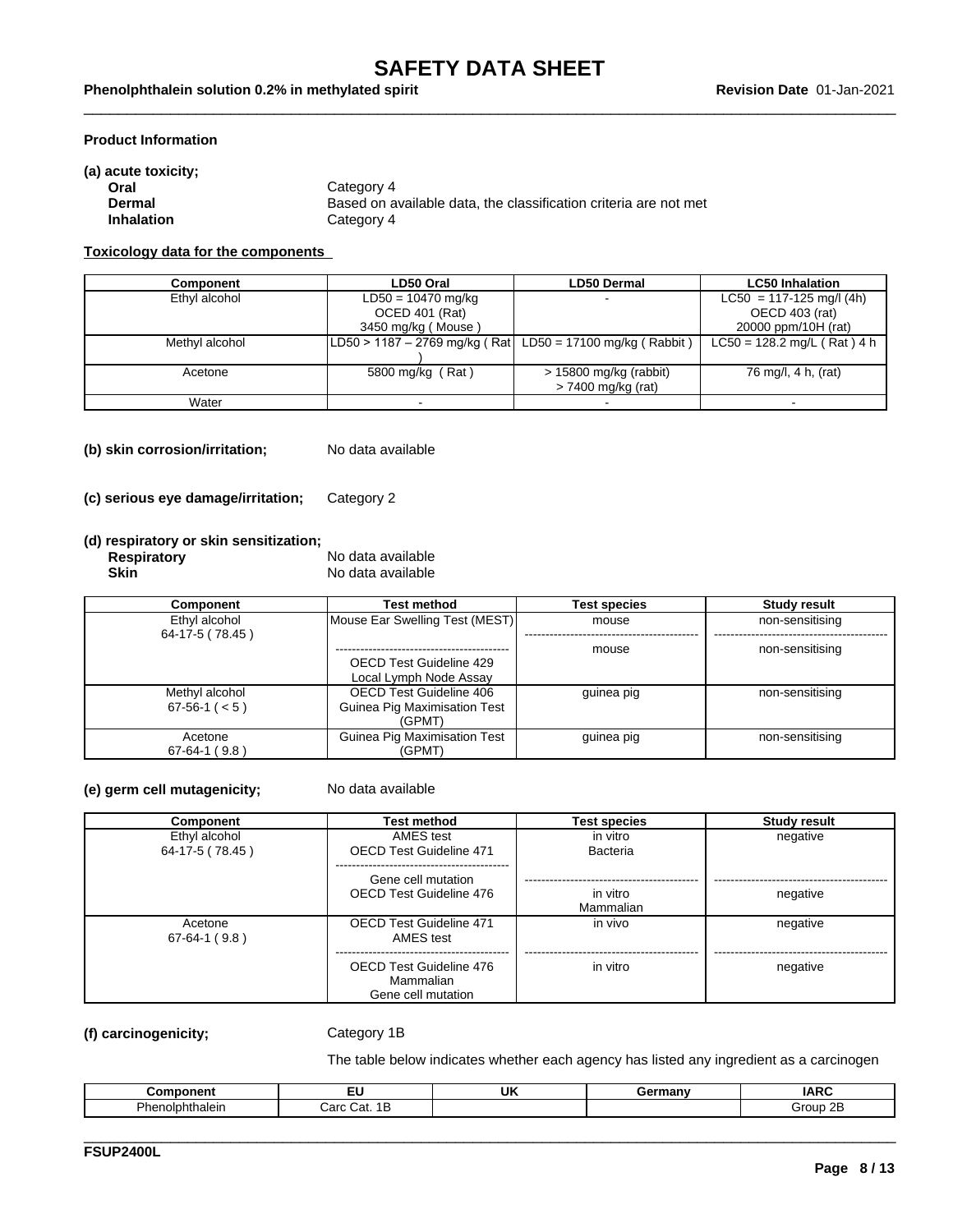| (g) reproductive toxicity;       | No data available       |                                            |                         |  |  |
|----------------------------------|-------------------------|--------------------------------------------|-------------------------|--|--|
| Component                        | Test method             | <b>Test species / Duration</b>             | Study result            |  |  |
| Ethyl alcohol<br>64-17-5 (78.45) | OECD Test Guideline 416 | Oral / mouse<br>2 Generation               | $NOAEL = 13.8 g/kg/day$ |  |  |
|                                  | OECD Test Guideline 414 |                                            |                         |  |  |
|                                  |                         | Inhalation / Rat                           | $NOAEC =$<br>16000 ppm  |  |  |
| Methyl alcohol                   | OECD Test Guideline 416 | Rat / Inhalation                           | $NOAEC =$               |  |  |
| $67-56-1$ ( $< 5$ )              |                         | 2 Generation                               | 1.3 mg/l (air)          |  |  |
| (h) STOT-single exposure;        | Category 2              |                                            |                         |  |  |
| <b>Results / Target organs</b>   |                         | Optic nerve, Central nervous system (CNS). |                         |  |  |
| (i) STOT-repeated exposure;      | No data available       |                                            |                         |  |  |

| Target Organs | None known. |
|---------------|-------------|
|               |             |

**(j) aspiration hazard;** Based on available data, the classification criteria are not met

|         | Symptoms / effects, both acute and Inhalation of high vapor concentrations may cause symptoms like headache, dizziness, |
|---------|-------------------------------------------------------------------------------------------------------------------------|
| delayed | tiredness, nausea and vomiting.                                                                                         |

#### **11.2. Information on other hazards**

**Endocrine Disrupting Properties** Assess endocrine disrupting properties for human health. This product does not contain any known or suspected endocrine disruptors.

### **SECTION 12: ECOLOGICAL INFORMATION**

# **12.1. Toxicity**

**Ecotoxicity effects** Contains a substance which is:. Toxic to aquatic organisms. The product contains following substances which are hazardous for the environment.

| Component      | <b>Freshwater Fish</b>                                                                                                                                                                  | <b>Water Flea</b>                                                            | <b>Freshwater Algae</b>                           |
|----------------|-----------------------------------------------------------------------------------------------------------------------------------------------------------------------------------------|------------------------------------------------------------------------------|---------------------------------------------------|
| Ethyl alcohol  | Fathead minnow (Pimephales<br>promelas) $LC50 = 14200$<br>mg/l/96h                                                                                                                      | $EC50 = 9268$ mg/L/48h<br>$EC50 = 10800$ mg/L/24h                            | $ EC50 (72h) = 275$ mg/l (Chlorella)<br>vulgaris) |
| Methyl alcohol | Pimephales promelas: LC50 ><br>10000 mg/L 96h                                                                                                                                           | EC50 > 10000 mg/L 24h                                                        |                                                   |
| Acetone        | Oncorhynchus mykiss: LC50 =<br>5540 mg/l 96h<br>Alburnus alburnus: $LC50 =$<br>11000 mg/l 96h<br>Leuciscus idus: $LC50 = 11300$<br>mg/L/48h<br>Salmo gairdneri: LC50 = 6100<br>mg/L/24h | $EC50 = 8800$ mg/L/48h<br>$EC50 = 12700$ mg/L/48h<br>$EC50 = 12600$ mg/L/48h | $NOEC = 430$ mg/l (algae; 96 h)                   |

| Component      | <b>Microtox</b>                                                                                                    | <b>M-Factor</b> |
|----------------|--------------------------------------------------------------------------------------------------------------------|-----------------|
| Ethyl alcohol  | Photobacterium phosphoreum: EC50 = 34634<br>mg/L/30 min<br>Photobacterium phosphoreum:EC50 = 35470<br>$ma/L/5$ min |                 |
| Methyl alcohol | $EC50 = 39000$ mg/L 25 min<br>$EC50 = 40000$ mg/L 15 min<br>$EC50 = 43000$ mg/L 5 min                              |                 |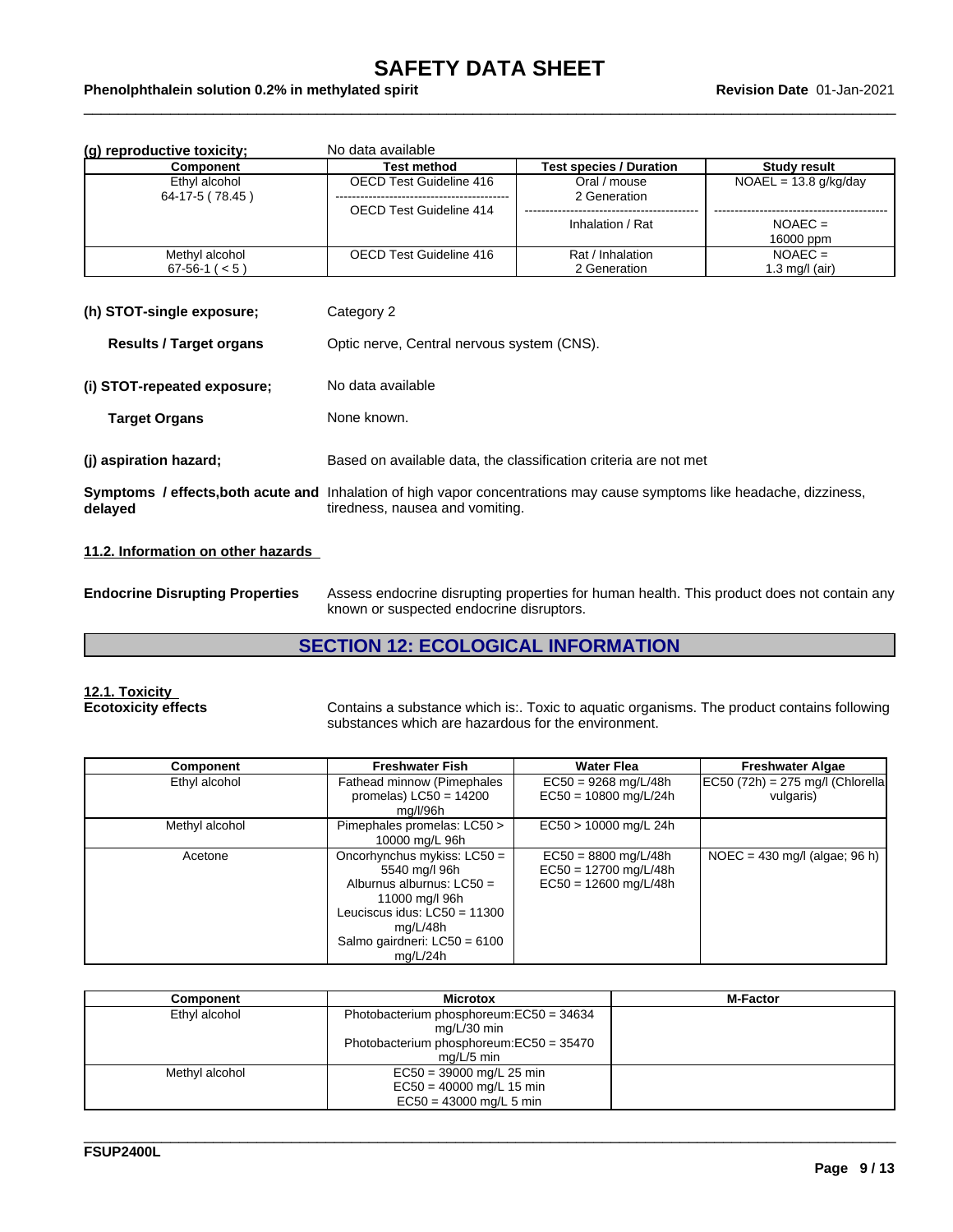```
Acetone EC50 = 14500 mg/L/15 min
```
#### **12.2. Persistence and degradability**

**Persistence** Miscible with water, Persistence is unlikely, based on information available.

| <b>Component</b>                      | <b>Degradability</b>           |
|---------------------------------------|--------------------------------|
| Ethyl alcohol<br>64-17-5 (78.45)      | OECD 301E = $94\%$             |
| Methyl alcohol<br>$67-56-1$ ( $< 5$ ) | DT50 ~ 17.2d<br>>94% after 20d |
| Acetone<br>$67-64-1(9.8)$             | 91 % (28 d) (OECD 301 B)       |

**Degradation in sewage treatment plant** Contains substances known to be hazardous to the environment or not degradable in waste water treatment plants.

#### **12.3. Bioaccumulative potential** Bioaccumulation is unlikely

| Component       | log Pow | <b>Bioconcentration factor (BCF)</b> |
|-----------------|---------|--------------------------------------|
| Ethyl alcohol   | $-0.32$ | No data available                    |
| Methyl alcohol  | $-0.74$ | 31 U                                 |
| Phenolphthalein | ∠.41    | No data available                    |
| Acetone         | $-0.24$ | 0.69                                 |

**12.4. Mobility in soil** The product is water soluble, and may spread in water systems Will likely be mobile in the environment due to its water solubility. Highly mobile in soils

#### **12.5. Results of PBT and vPvB assessment**

Substance is not considered persistent, bioaccumulative and toxic (PBT) / very persistent and very bioaccumulative (vPvB).

#### **12.6. Endocrine disrupting properties**

#### **Endocrine Disruptor Information**

| Component       | е н<br><b>Endocrine Disrupters</b><br><b>Candidate List</b> | <b>EU - Endocrine Disruptors -</b><br><b>Evaluated Substances</b> | · Endocrine Disruptor<br>Japan<br><b>Information</b> |
|-----------------|-------------------------------------------------------------|-------------------------------------------------------------------|------------------------------------------------------|
| Phenolphthalein | Group III Chemical                                          |                                                                   |                                                      |

# **12.7. Other adverse effects**

**Persistent Organic Pollutant** This product does not contain any known or suspected substance<br> **Ozone Depletion Potential** This product does not contain any known or suspected substance This product does not contain any known or suspected substance

#### **SECTION 13: DISPOSAL CONSIDERATIONS**

#### **13.1. Waste treatment methods**

| Waste is classified as hazardous. Dispose of in accordance with the European Directives<br>on waste and hazardous waste. Dispose of in accordance with local regulations.                                                                      |
|------------------------------------------------------------------------------------------------------------------------------------------------------------------------------------------------------------------------------------------------|
| Dispose of this container to hazardous or special waste collection point. Empty containers<br>retain product residue, (liquid and/or vapor), and can be dangerous. Keep product and<br>empty container away from heat and sources of ignition. |
| According to the European Waste Catalog, Waste Codes are not product specific, but<br>application specific.                                                                                                                                    |
| Do not flush to sewer. Waste codes should be assigned by the user based on the<br>application for which the product was used. Can be landfilled or incinerated, when in<br>compliance with local regulations.                                  |
|                                                                                                                                                                                                                                                |

### **SECTION 14: TRANSPORT INFORMATION**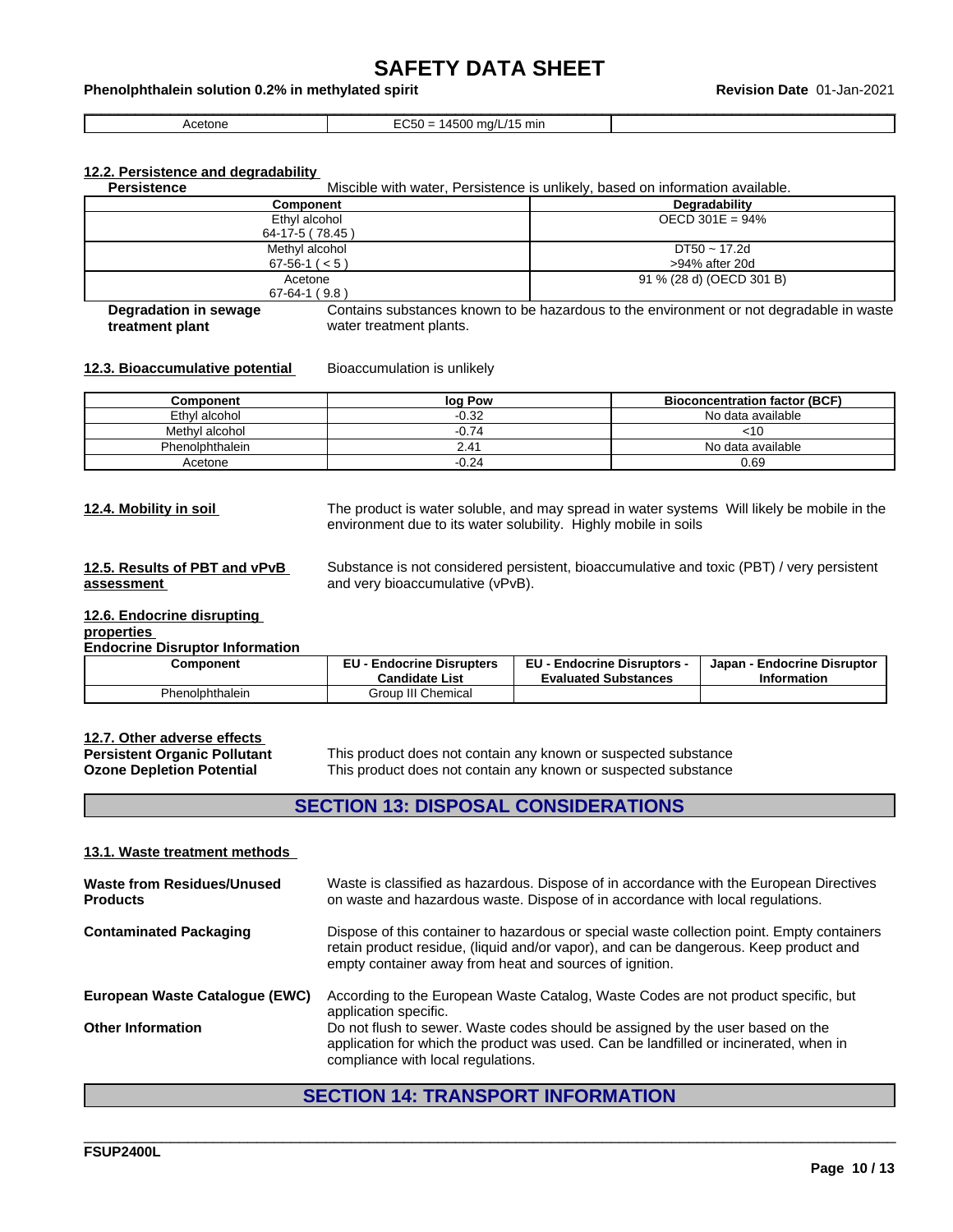Phenolphthalein solution 0.2% in methylated spirit example and the material of the Revision Date 01-Jan-2021

#### **IMDG/IMO**

| 14.1. UN number<br>14.2. UN proper shipping name<br><b>Technical Shipping Name</b><br>14.3. Transport hazard class(es)<br>14.4. Packing group | <b>UN1993</b><br><b>FLAMMABLE LIQUID, N.O.S</b><br>Ethyl alcohol, Methyl alcohol<br>3<br>H |
|-----------------------------------------------------------------------------------------------------------------------------------------------|--------------------------------------------------------------------------------------------|
| <b>ADR</b>                                                                                                                                    |                                                                                            |
| 14.1. UN number<br>14.2. UN proper shipping name<br><b>Technical Shipping Name</b><br>14.3. Transport hazard class(es)<br>14.4. Packing group | <b>UN1993</b><br><b>FLAMMABLE LIQUID, N.O.S</b><br>Ethyl alcohol, Methyl alcohol<br>3<br>H |
| IATA                                                                                                                                          |                                                                                            |
| 14.1. UN number<br>14.2. UN proper shipping name<br><b>Technical Shipping Name</b><br>14.3. Transport hazard class(es)<br>14.4. Packing group | <b>UN1993</b><br><b>FLAMMABLE LIQUID. N.O.S</b><br>Ethyl alcohol, Methyl alcohol<br>3<br>H |
| 14.5. Environmental hazards                                                                                                                   | No hazards identified                                                                      |
| 14.6. Special precautions for user                                                                                                            | No special precautions required                                                            |
| 14.7. Maritime transport in bulk<br>according to IMO instruments                                                                              | Not applicable, packaged goods                                                             |

# **SECTION 15: REGULATORY INFORMATION**

#### **15.1. Safety, health and environmental regulations/legislation specific for the substance or mixture**

#### **International Inventories**

X = listed, Europe (EINECS/ELINCS/NLP), U.S.A. (TSCA), Canada (DSL/NDSL), Philippines (PICCS), China (IECSC), Japan (ENCS), Australia (AICS), Korea (ECL).

| <b>Component</b> | <b>EINECS</b> | <b>ELINCS</b>            | <b>NLP</b> | <b>TSCA</b> | <b>DSL</b> | <b>NDSL</b> | <b>PICCS</b> | <b>ENCS</b>               | <b>IECSC</b> | <b>AICS</b>       | <b>KECL</b> |
|------------------|---------------|--------------------------|------------|-------------|------------|-------------|--------------|---------------------------|--------------|-------------------|-------------|
| Ethyl alcohol    | 200-578-6     | $\overline{\phantom{0}}$ |            | ∧           | ∧          |             |              | ⌒                         | ⌒            | $\checkmark$<br>⋏ | KE-1321     |
| Methyl alcohol   | 200-659-6     | $\overline{\phantom{0}}$ |            |             | ⌒          |             |              | $\lambda$                 | $\lambda$    | ⌒                 | KE-2319     |
| Phenolphthalein  | 201-004-7     | -                        |            | ⌒           | ⌒          |             | $\lambda$    | $\checkmark$<br>$\lambda$ | ⌒            | v<br>⌒            | KE-0323     |
| Acetone          | 200-662-2     | $\overline{\phantom{a}}$ |            | ⌒           | $\lambda$  |             | ⌒            | $\lambda$                 | ⌒            |                   | KE-2936     |
| Water            | 231-791-2     | $\overline{\phantom{a}}$ |            | ⌒           | ⌒          |             | ⌒            | ⌒                         | ⌒            | ⌒                 | KE-3540     |

| <b>Component</b> | <b>REACH (1907/2006) - Annex XIV -</b><br><b>Substances Subject to</b><br>Authorization | REACH (1907/2006) - Annex XVII -  <br>Restrictions on Certain Dangerous 1907/2006) article 59 - Candidate<br><b>Substances</b> | <b>REACH Regulation (EC)</b><br>List of Substances of Very High<br><b>Concern (SVHC)</b> |
|------------------|-----------------------------------------------------------------------------------------|--------------------------------------------------------------------------------------------------------------------------------|------------------------------------------------------------------------------------------|
| Methyl alcohol   |                                                                                         | Use restricted. See item 69.                                                                                                   |                                                                                          |
|                  |                                                                                         | (see                                                                                                                           |                                                                                          |
|                  |                                                                                         | http://eur-lex.europa.eu/LexUriServ/L                                                                                          |                                                                                          |
|                  |                                                                                         | exUriServ.do?uri=CELEX:32006R190                                                                                               |                                                                                          |
|                  |                                                                                         | 7:EN:NOT for restriction details)                                                                                              |                                                                                          |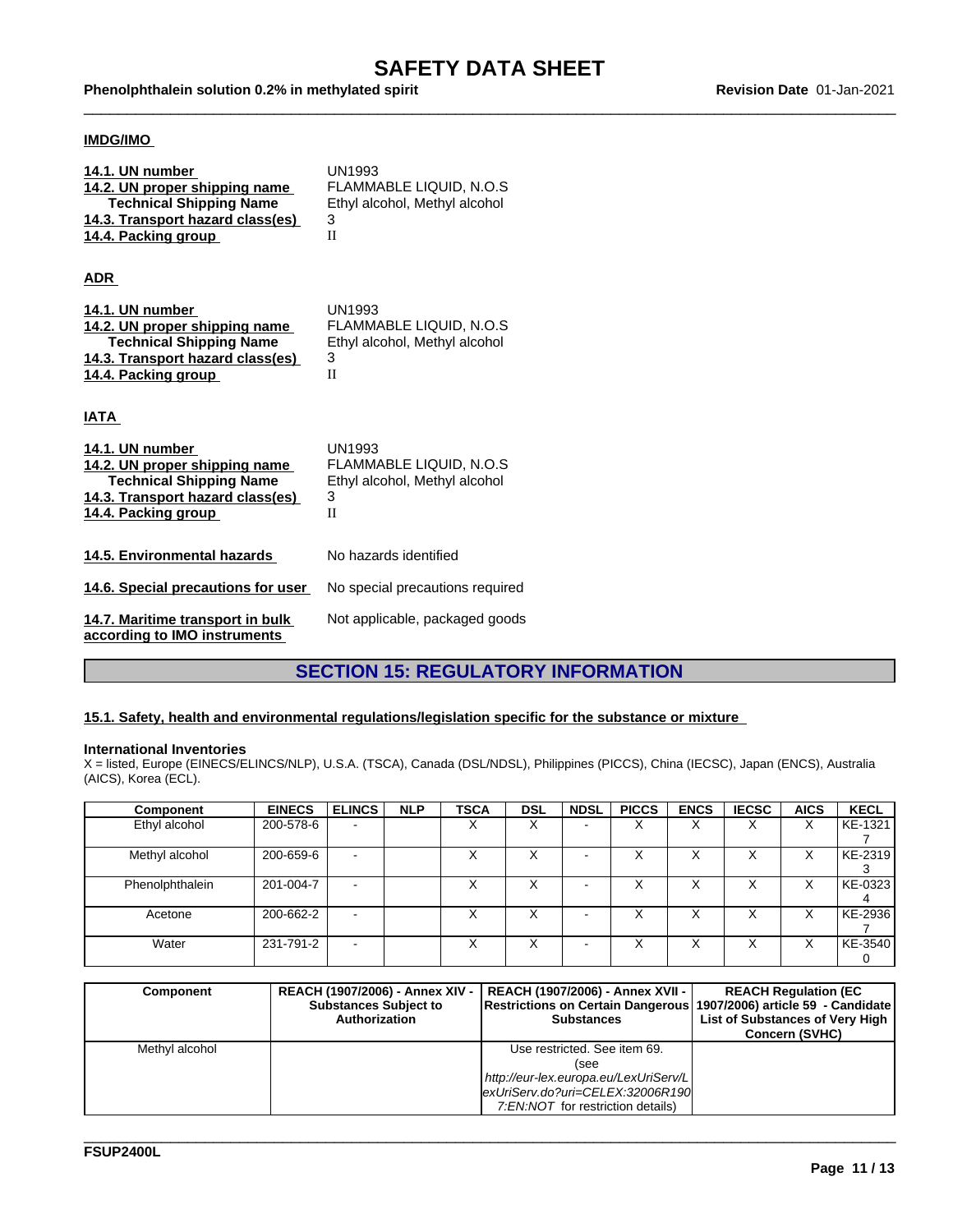#### Phenolphthalein solution 0.2% in methylated spirit example and the state of the Revision Date 01-Jan-2021

| Phenolphthalein | SVHC Candidate list - Carcinogenic<br>Use restricted. See item 28. |
|-----------------|--------------------------------------------------------------------|
|                 | (Article 57a)<br>(see                                              |
|                 | http://eur-lex.europa.eu/LexUriServ/L                              |
|                 | exUriServ.do?uri=CELEX:32006R190                                   |
|                 | 7:EN:NOT for restriction details)                                  |

| Component      | Seveso III Directive (2012/18/EC) - Qualifying<br><b>Quantities for Major Accident Notification</b> | Qualifying Quantities<br>Seveso III Directive (2012/18/EC) - (<br>for Safety Report Requirements |
|----------------|-----------------------------------------------------------------------------------------------------|--------------------------------------------------------------------------------------------------|
| Methyl alcohol | 500 tonne                                                                                           | 5000 tonne                                                                                       |

#### Regulation (EC) No 649/2012 of the European Parliament and of the Council of 4 July 2012 concerning the export and **import of dangerous chemicals**

Not applicable

#### **National Regulations**

**WGK Classification** Water endangering class = 3 (self classification)

| Component      | Germany - Water Classification (VwVwS) | <b>Germany - TA-Luft Class</b> |
|----------------|----------------------------------------|--------------------------------|
| Ethyl alcohol  | WGK <sup>1</sup>                       |                                |
| Methyl alcohol | WGK 2                                  |                                |
| Acetone        | WGK1                                   |                                |

| Component      | France - INRS (Tables of occupational diseases)      |
|----------------|------------------------------------------------------|
| Ethyl alcohol  | Tableaux des maladies professionnelles (TMP) - RG 84 |
| Methyl alcohol | Tableaux des maladies professionnelles (TMP) - RG 84 |
| Acetone        | Tableaux des maladies professionnelles (TMP) - RG 84 |

**UK** - Take note of Control of Substances Hazardous to Health Regulations (COSHH) 2002 and 2005 Amendment

Take note of Dir 76/769/EEC relating to restrictions on the marketing and use of certain dangerous substances and preparations

#### **15.2. Chemical safety assessment**

Chemical Safety Assessment/Reports (CSA/CSR) are not required for mixtures

#### **SECTION 16: OTHER INFORMATION**

#### **Full text of H-Statements referred to undersections 2 and 3**

- H302 Harmful if swallowed
- H332 Harmful if inhaled
- H319 Causes serious eye irritation
- H371 May cause damage to organs
- H350 May cause cancer
- EUH066 Repeated exposure may cause skin dryness or cracking
- H225 Highly flammable liquid and vapor
- H301 Toxic if swallowed
- H311 Toxic in contact with skin
- H331 Toxic if inhaled
- H336 May cause drowsiness or dizziness
- H341 Suspected of causing genetic defects
- H361f Suspected of damaging fertility
- H370 Causes damage to organs

#### **Legend**

| <b>CAS</b> - Chemical Abstracts Service                                                                                             | <b>TSCA</b> - United States Toxic Substances Control Act Section 8(b) |
|-------------------------------------------------------------------------------------------------------------------------------------|-----------------------------------------------------------------------|
|                                                                                                                                     | Inventory                                                             |
| <b>EINECS/ELINCS</b> - European Inventory of Existing Commercial Chemical DSL/NDSL - Canadian Domestic Substances List/Non-Domestic |                                                                       |
| Substances/EU List of Notified Chemical Substances                                                                                  | Substances List                                                       |
| <b>PICCS</b> - Philippines Inventory of Chemicals and Chemical Substances                                                           | <b>ENCS</b> - Japanese Existing and New Chemical Substances           |